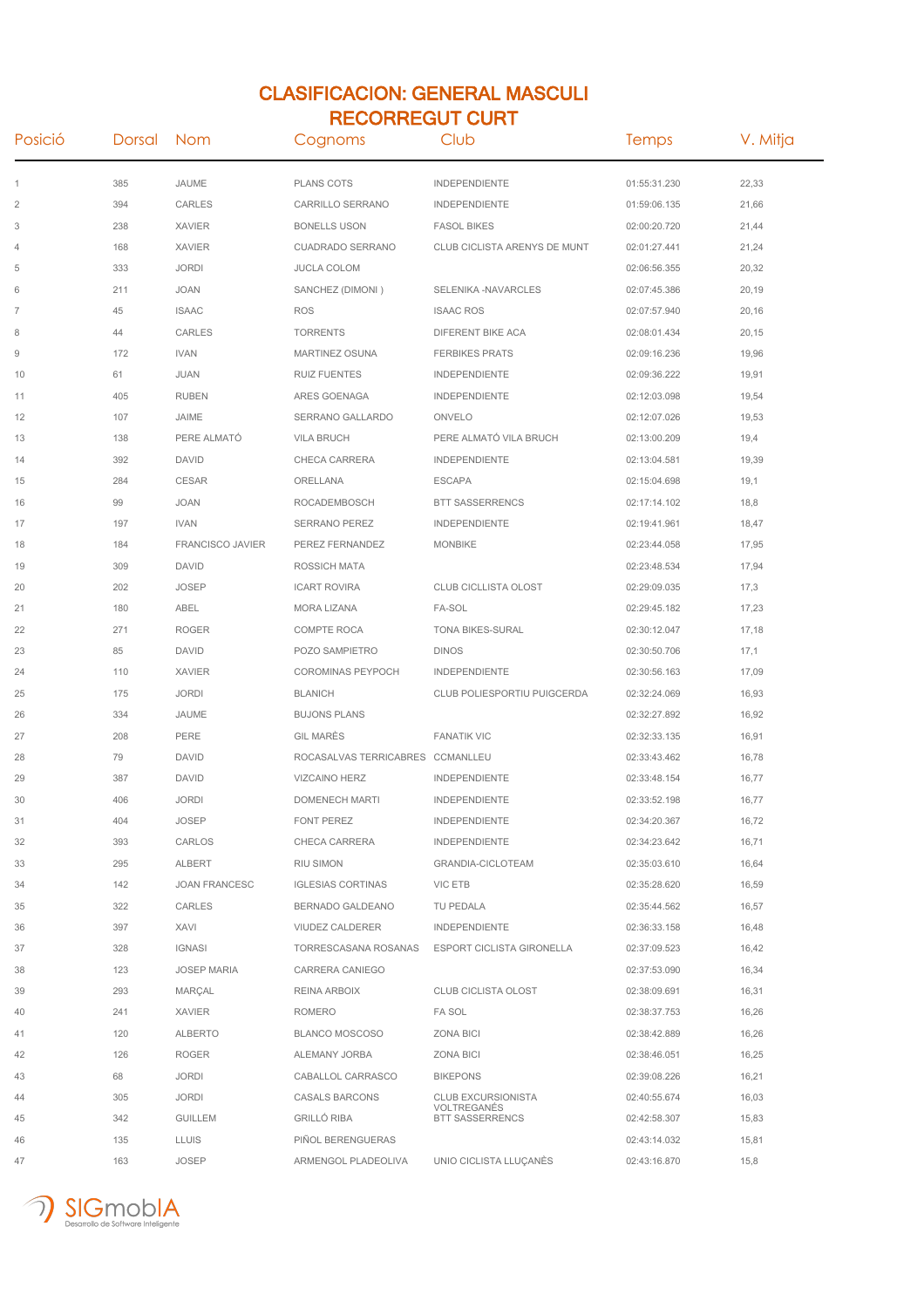| Posició | Dorsal Nom     |                   | Cognoms                 | Club                      | <b>Temps</b> | V. Mitja |
|---------|----------------|-------------------|-------------------------|---------------------------|--------------|----------|
| 48      | $\overline{7}$ | <b>ROGER</b>      | PEREZ LOPEZ             | <b>MUNTBIKES</b>          | 02:43:30.083 | 15,78    |
| 49      | 377            | <b>RAMON</b>      | <b>ILLA VILA</b>        | <b>INDEPENDIENTE</b>      | 02:45:27.037 | 15,59    |
| 50      | 214            | <b>MARCEL</b>     | <b>TORRAS BOIXADER</b>  | <b>BTTSASSERRENCS</b>     | 02:47:35.245 | 15,39    |
| 51      | 37             | <b>SERGI</b>      | LLAGOSTERA MAURI        | <b>TONA BIKES</b>         | 02:47:37.969 | 15,39    |
| 52      | 247            | <b>MARC</b>       | ROTA COLLELL            | ESPORTIU TORELLÓ          | 02:49:35.253 | 15,21    |
| 53      | 11             | <b>ROMÀ</b>       | <b>ALONSO ROBLES</b>    | C. E. VIA FORA            | 02:52:08.025 | 14,99    |
| 54      | 251            | <b>XAVIER</b>     | <b>RUBIO BLANCA</b>     | <b>INDEPENDIENTE</b>      | 02:53:34.946 | 14,86    |
| 55      | 407            | MARÇAL            | <b>BOVER</b>            | <b>INDEPENDIENTE</b>      | 02:53:56.682 | 14,83    |
| 56      | 223            | PERE              | <b>MUNT DURAN</b>       |                           | 02:55:30.157 | 14,7     |
| 57      | 344            | <b>JORDI</b>      | PLANA JUVENTENY         | <b>KUKES</b>              | 02:55:51.341 | 14,67    |
| 58      | 75             | <b>ANTONI</b>     | <b>CUNILL FERNANDEZ</b> |                           | 02:55:55.927 | 14,66    |
| 59      | 348            | ÀNGEL             | CLAVAGUERA VERDAGUER    | <b>KUKES</b>              | 02:56:25.959 | 14,62    |
| 60      | 382            | <b>TONI</b>       | <b>CORTES RODRIGUEZ</b> | <b>INDEPENDIENTE</b>      | 02:58:28.590 | 14,46    |
| 61      | 51             | <b>JAVIER</b>     | CONEJO RAMOS            | ONVELO                    | 02:58:31.536 | 14,45    |
| 62      | 164            | PHILIP            | <b>HISCOCKS</b>         |                           | 03:00:02.719 | 14,33    |
| 63      | 246            | <b>EVILASIO</b>   | YERRO SERRANO           |                           | 03:00:32.534 | 14,29    |
| 64      | 155            | <b>DAVID</b>      | <b>SERRANO LOPEZ</b>    | PENYA CICLISTA NAVARCLES  | 03:00:35.482 | 14,29    |
| 65      | 338            | <b>JORDI</b>      | VIÑAS GUIX              |                           | 03:01:15.773 | 14,23    |
| 66      | 47             | <b>JOSEP</b>      | VIÑAS MÁRQUEZ           | PANABIKE                  | 03:05:19.076 | 13,92    |
| 67      | 87             | ÀNGEL             | RAMÍREZ BUXASAS         | TRES CAMPANARS            | 03:05:52.598 | 13,88    |
| 68      | 314            | DAVID             | <b>MACIA FLORES</b>     | CICLOTEAM GRANDIA         | 03:06:19.570 | 13,85    |
| 69      | 3              | <b>JORDI</b>      | SOLDUGA COLLADO         | MONTESQUIU                | 03:06:29.619 | 13,83    |
| 70      | 5              | <b>SERGI</b>      | REVENTOS GABARNET       | <b>TERRABIKETOURSCLUB</b> | 03:07:04.123 | 13,79    |
| 71      | 187            | ORIOL             | <b>VILAREGUT PRAT</b>   | <b>INDEPENDIENTE</b>      | 03:07:37.866 | 13,75    |
| 72      | 179            | <b>SERGI</b>      | ROCA CASTANY            | UC VIC                    | 03:07:43.984 | 13,74    |
| 73      | 191            | <b>ALEIX</b>      | <b>JO MARTINEZ</b>      | <b>INDEPENDIENTE</b>      | 03:08:24.280 | 13,69    |
| 74      | 13             | <b>JORDI</b>      | <b>BLANCO GRANEL</b>    | C.C.OLOST                 | 03:09:09.595 | 13,64    |
| 75      | 307            | <b>ROGER</b>      | <b>BAIGES MOYA</b>      | <b>INDEPENDIENTE</b>      | 03:09:21.716 | 13,62    |
| 76      | 144            | XAVI              | CASTILLO FERNÁNDEZ      | BIKEBERGUEDÀ-BICIXTREM    | 03:10:06.165 | 13,57    |
| 77      | 98             | XAVI              | <b>FERNANDEZ SIMON</b>  | <b>INDEPENDIENTE</b>      | 03:10:08.781 | 13,57    |
| 78      | 82             | <b>ROBERT</b>     | PUJOL MARTINEZ          |                           | 03:15:18.911 | 13,21    |
| 79      | 70             | <b>ALBERT</b>     | <b>VIVES COSTA</b>      | S.C.BETULO                | 03:18:19.750 | 13,01    |
| 80      | 207            | <b>ISMAEL</b>     | LÓPEZ ESCUDÉ            | <b>CELLECS BICI</b>       | 03:18:29.691 | 13       |
| 81      | 287            | JESÚS             | BODELÓN CABANA          | <b>GRILLATS DE VIDRÀ</b>  | 03:18:32.857 | 12,99    |
| 82      | 285            | <b>IVAN</b>       | RODRIGUEZ NAVARRO       | CATEDRABIKES              | 03:26:09.748 | 12,51    |
| 83      | 379            | JOAN              | <b>BALDA COLL</b>       | <b>INDEPENDIENTE</b>      | 03:26:57.909 | 12,47    |
| 84      | 308            | <b>XAVIER</b>     | SALAMANCA               | XAVIER SALAMANCA          | 03:29:40.727 | 12,3     |
| 85      | 339            | ALBERT            | <b>SEGUI ROTLLANT</b>   |                           | 03:31:10.160 | 12,22    |
| 86      | 330            | ANDREU            | CABRA ESTRADA           |                           | 03:31:12.997 | 12,21    |
| 87      | 243            | <b>FELIPE</b>     | MARTINEZ SÁNCHEZ        | <b>BTT LLUÇANES</b>       | 03:33:43.591 | 12,07    |
| 88      | 196            | <b>JOSEP</b>      | <b>HIDALGO PRADAS</b>   | <b>INDEPENDIENTE</b>      | 03:34:42.118 | 12,02    |
| 89      | 239            | <b>XAVIER</b>     | <b>BONELLS CORTÉS</b>   | <b>FASOL BIKES</b>        | 03:34:57.518 | 12       |
| 90      | 119            | JOAN              | <b>FABRA ROBERT</b>     | LLAGOSTERA CLUB BTT       | 03:36:01.289 | 11,94    |
| 91      | 383            | <b>EDUARD</b>     | AREGALL ROMEU           | <b>INDEPENDIENTE</b>      | 03:37:05.391 | 11,88    |
| 92      | 300            | <b>JOAN MANEL</b> | <b>AGUILAR RAMOS</b>    | OSONA LIMITS              | 03:37:09.434 | 11,88    |
| 93      | 324            | <b>EDUARD</b>     | COTO BONAY              | <b>INDEPENDIENTE</b>      | 03:37:58.351 | 11,84    |
| 94      | 313            | JOSEP             | ROCADEMBOSCH BRUCH      |                           | 03:38:50.221 | 11,79    |
| 95      | 55             | <b>NÉSTOR</b>     | CATALÁN SANTOS          | PEÑA CICLISTA EL JAMÓN    | 03:39:51.373 | 11,73    |
| 96      | 133            | IVÁN              | <b>BUSTOS LARA</b>      | THE BUFFERS               | 03:41:27.580 | 11,65    |
| 97      | 131            | SALVA             | GÁZQUEZ LÓPEZ           |                           | 03:41:30.093 | 11,65    |
|         |                |                   |                         |                           |              |          |